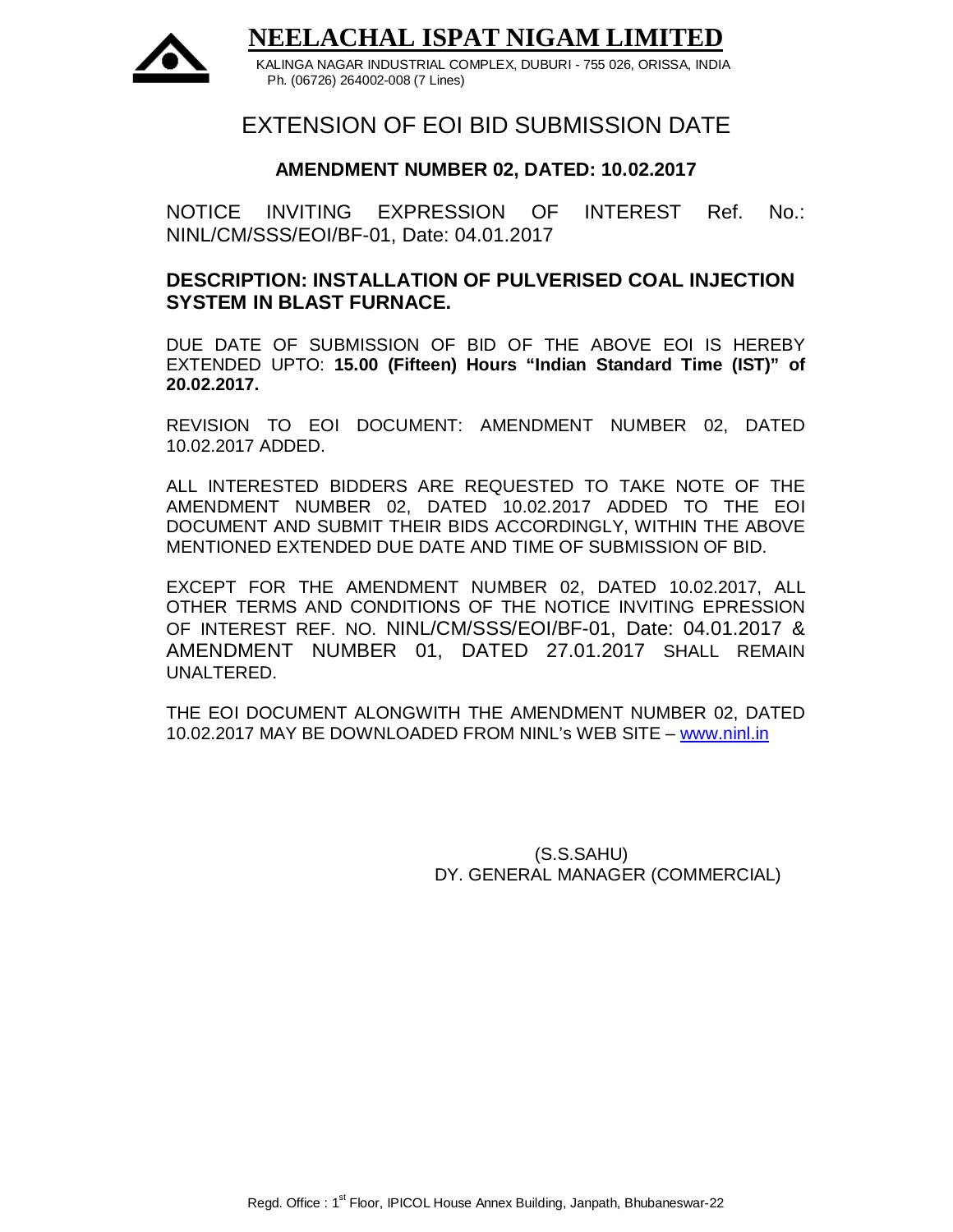

**NEELACHAL ISPAT NIGAM LIMITED**

KALINGA NAGAR INDUSTRIAL COMPLEX, DUBURI - 755 026, ORISSA, INDIA Ph. (06726) 264002-008 (7 Lines)

# EXTENSION OF EOI BID SUBMISSION DATE

# **AMENDMENT NUMBER 01, DATED: 27.01.2017**

NOTICE INVITING EXPRESSION OF INTEREST Ref. No.: NINL/CM/SSS/EOI/BF-01, Date: 04.01.2017

# **DESCRIPTION: INSTALLATION OF PULVERISED COAL INJECTION SYSTEM IN BLAST FURNACE.**

DUE DATE OF SUBMISSION OF BID OF THE ABOVE EOI IS HEREBY EXTENDED UPTO: **15.00 (Fifteen) Hours "Indian Standard Time (IST)" of 10.02.2017.**

REVISION TO EOI DOCUMENT: AMENDMENT NUMBER 01, DATED 27.01.2017 ADDED.

ALL INTERESTED BIDDERS ARE REQUESTED TO TAKE NOTE OF THE AMENDMENT NUMBER 01, DATED 27.01.2017 ADDED TO THE EOI DOCUMENT AND SUBMIT THEIR BIDS ACCORDINGLY, WITHIN THE ABOVE MENTIONED EXTENDED DUE DATE AND TIME OF SUBMISSION OF BID.

EXCEPT FOR THE AMENDMENT NUMBER 01, DATED 27.01.2017, ALL OTHER TERMS AND CONDITIONS OF THE NOTICE INVITING EPRESSION OF INTEREST REF. NO. NINL/CM/SSS/EOI/BF-01, Date: 04.01.2017 SHALL REMAIN UNALTERED.

THE EOI DOCUMENT ALONGWITH THE AMENDMENT NUMBER 01, DATED 27.01.2017 MAY BE DOWNLOADED FROM NINL's WEB SITE – www.ninl.in

> (S.S.SAHU) DY. GENERAL MANAGER (COMMERCIAL)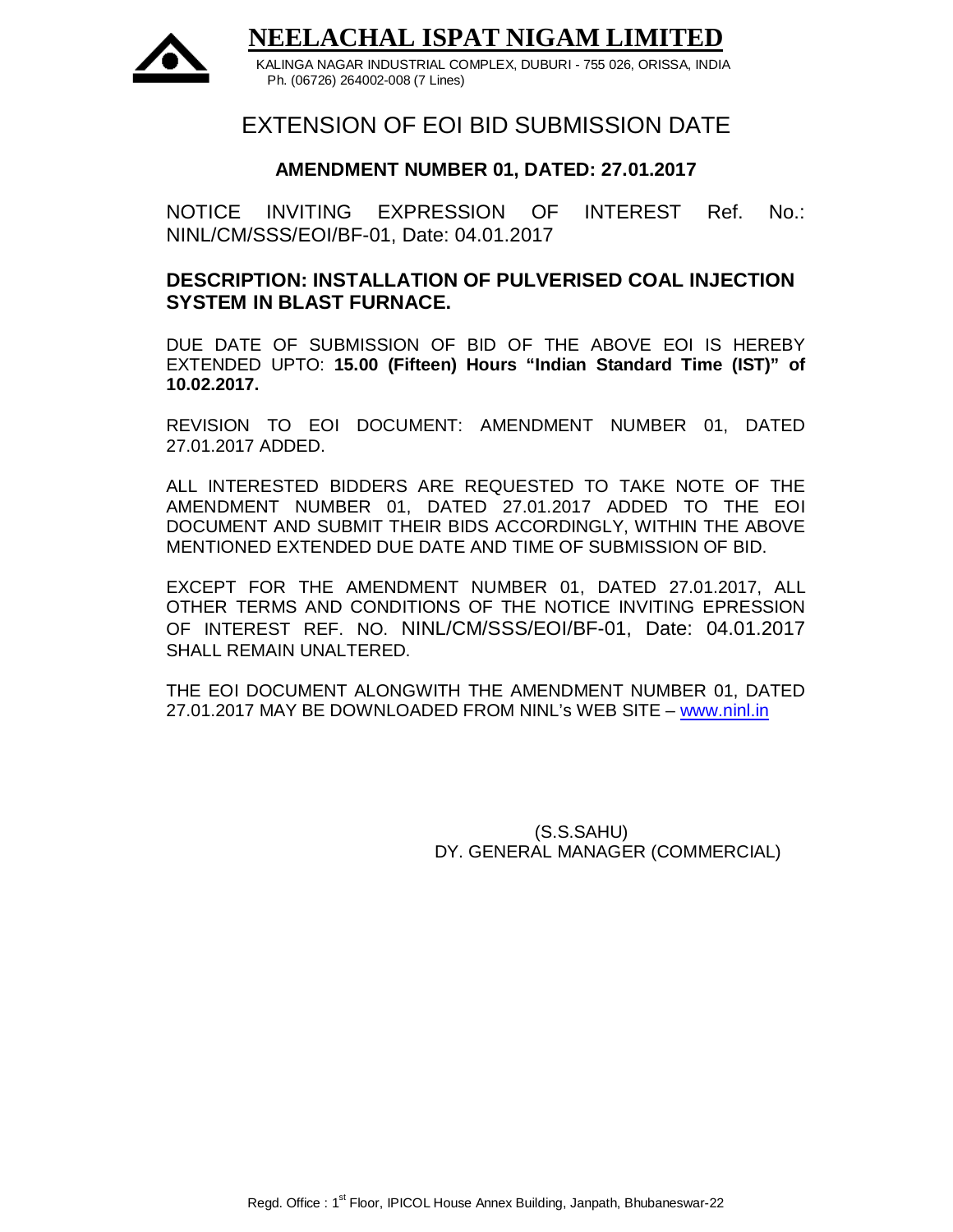

**NEELACHAL ISPAT NIGAM LIMITED**

*Kalinga Nagar Industrial Complex, Duburi -755026*

Ref.No.:NINL/CM/SSS/EOI/BF-01 Date: 04.01.2017

# **NOTICE INVITING EXPRESSION OF INTEREST FOR INSTALLATION OF PULVERISED COAL INJECTION SYSTEM IN BLAST FURNACE**

Neelachal Ispat Nigam Ltd. (NINL) is having an integrated steel plant of capacity 1.1 MTPA located in Kalinga Nagar Industrial Complex, Duburi, Jajpur. The Plant was commissioned in the year 2002 and presently operating at a daily production level of 2000 MT of Hot metal. NINL is going to take up the capital repair of Blast Furnace in the month of April-June' 2017, on completion of which the daily production level will be over 3000 MT.

The existing Blast Furnace is having following technical features:

| i)    | Useful volume                                  | 1915 $m3$                                |
|-------|------------------------------------------------|------------------------------------------|
| ii)   | Working volume                                 | 1670 $m3$                                |
| iii)  | Hearth dia                                     | 9600 mm                                  |
| iv)   | Hearth height                                  | 4479 mm                                  |
| V)    | No. of tuyers                                  | 24                                       |
| vi)   | Tuyer diameters                                | 140 mm                                   |
| vii)  | Level of tuyers                                | + 11.226 m                               |
| viii) | Hot blast                                      | 195,000 $Nm^3/hr$                        |
| ix)   | Hot blast temperature (design)                 | $1050^{\circ}$ C                         |
| x)    | Daily Production (design)                      | 3140 TPD                                 |
| xi)   | Oxygen enrichment<br>(To be commissioned)      | 1.5%                                     |
| xii)  | Top pressure (design)<br>(Actual)              | 1.0 <sub>Bar</sub><br>0.6 <sub>Bar</sub> |
| xiii) | Sinter burden                                  | 80%                                      |
| xiv)  | Proposed pulverized coal<br>injection (design) | 150 Kg/THM                               |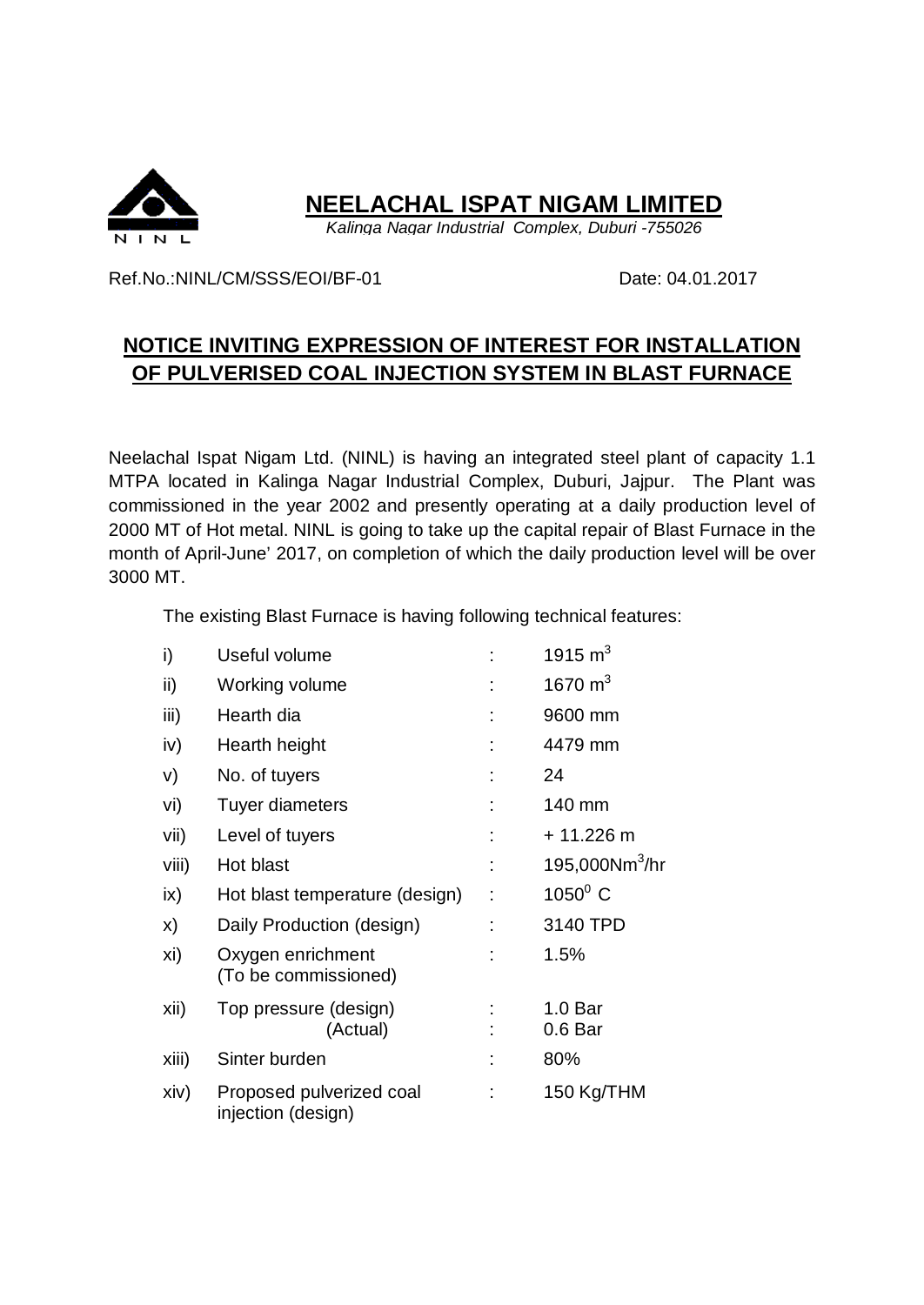NINL invites Expression of Interest (EOI) from interested and eligible agencies for installation of Pulverised Coal Injection System in the existing Blast Furnace.

# **1. Objective:**

NINL wishes to install a state of the art Pulverized Coal Injection System in its Blast furnace including normal/ Oxy coal injection to reduce the Coke consumption rate thereby increasing its techno-economic parameters and operational efficiency.

# **2. Scope of Work**:

The scope of work of the agency includes Design, engineering, manufacture, supply, erection and commissioning of the system including crushing and drying (CAD) unit, storage and distribution unit etc.. Scope of NINL shall be providing required land, supply of required coal, electricity, utilities including water, compressed air, nitrogen and any other as per requirement.

#### **3. Eligibility:**

The agency must have executed & completed minimum 100 Kg/ thm coal injection or oxy coal injection system in Blast Furnace in any steel plant in PSU or private company of repute. Agencies having potential and interest in strategic investment for the subject work would be preferred. Suitable business module shall be finalized on mutual agreeable terms.

# **4. EOI Submission**:

EOI shall be submitted in all respect along with all credentials and supporting documents on dtd: 25.01.2017 by 3.00 pm through Post or couriers in following address:

Dy. General Manager (Commercial) Neelachal Ispat Nigam Limited Kalinga Nagar Industrial Complex, Duburi Dist: Jajpur – 755026 Odisha. Tel: (06726) 264051, Cell: 09437171768

# **5. Date of opening of EOI**:

On 3.00 PM of 25.01.2017. However, opening of EOI is at the discretion of NINL.